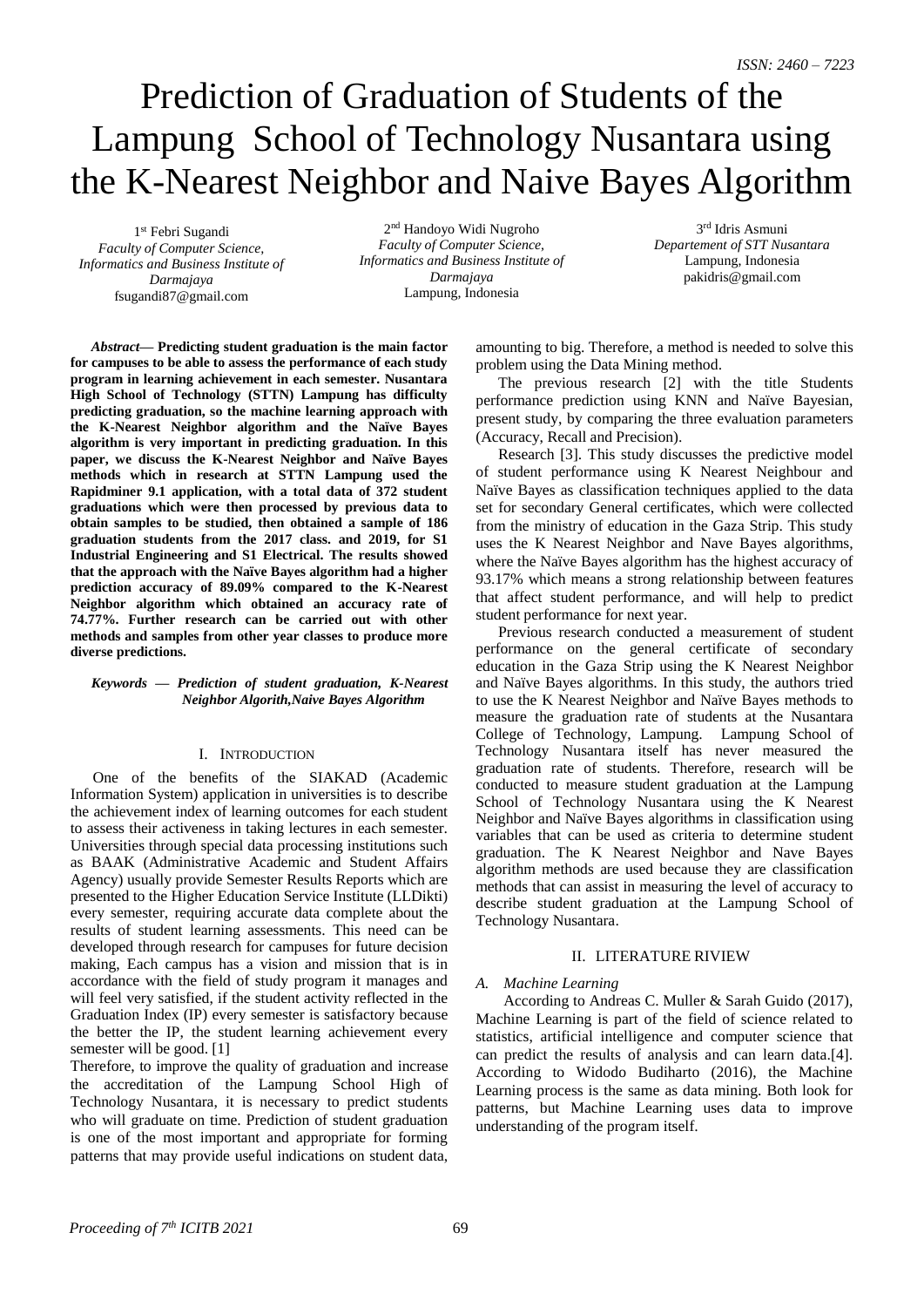# *B. K-Nearest Neighbour Method*

K-Nearest Neighbors Algorithm is the simplest Algorithm in Machine Learning. The way to use it is to build a machine learning model to store the training data set and make predictions for the new data point, then look for the nearest data point. (Andreas C. Muller & Sarah Guido, 2017). K-Nearest Neighbors Algorithm is a supervised learning algorithm. (Mustakim, Giantika Oktaviani, 2016). The principle of the K-Nearest Neighbors Algorithm is to use a non-parametric algorithm commonly used in classification and regression (Widodo Budiharto, 2016). The steps used in implementing the K-Nearest Neighbors Algorithm are as follows:

- 1. Collect data with various Algorithms.
- 2. Calculate the distance value (distance calculation).
- 3. In calculating the distance, you can use the Euclidean distance formula
- 4. Analyze data with various algorithms.
- 5. Processing training data
- 6. Calculating error rate.
- 7. Entering data and running the algorithm so that it can determine which class fits the data. (Widodo Budiharto, 2016).

Predicting students' academic performance using a modified kNN algorithm Moohanad Jawthari and Veronika Stoffov, 2021 Shows that the proposed algorithm has an accuracy of 14% better than the standard one, and is not sensitive to outliers.

Application of Data Mining Classification Method for Student Graduation Prediction Using K-Nearest Neighbor (K-NN) Algorithm by Mohammad Imron and Satia Angga Kusumah, 2018. This study aims to determine the level of accuracy that has been conveyed by the K-Nearest Neighbor (K-Nearest Neighbor) algorithm. NN) in predicting the graduation rate of students at Stmik Amikom Purwokerto. The results showed that the K-NN method produced a high accuracy of 89.04%.

Machine Learning Algorithms for Student Employability Prediction Using R G Vadivu and K.Sornalakshmi (2017), to predict job skills based on their regular performance. Using data the algorithm is applied to a data set of 250 students with 59 attributes. The results showed that the accuracy obtained after the analysis for KNN was 95.33% and for Nave Bayes was 97.67%.

## *C. Naïve Bayes Method*

The Naive Bayes algorithm predicts future opportunities based on past experience, so it is known as Bayes' theorem. The main characteristic of this Nave Bayes Classifier is a very strong assumption (nave) of the independence of each condition/event. Predicting Students'Academic Performance Using Naïve BayesAbdullah Baz, Fatima Alshareef, Ebtihal Alshareef, Hosam Alhakami, Tahani Alsubait. The aim of their research is to predict students' academic performance at Umm Al-Qura University by using Naive Bayes method, one of the most known data mining classification algorithms. This classifier helps to predict the final GPA of students at early stages based on courses' grades in the first year. The classification algorithm called Naïve Bayes is employed on the dataset by using the WEKA tool. dataset is collected from Umm Al-Qura University database. This dataset consists of 138 records of students who graduated from College of Computer and information Systems in the year 2019, associated with 13 attributes including student ID, gender, eight courses' grades, GPA of both first and second semester in the first's year and the final GPA.Results achieved show that Naïve Bayes can be used for predicting students' academic performance at early stages in the first year with an accuracy of 72.46%

Students performance prediction using KNN and Naïve Bayesian Ihsan A. Abu Amra, Ashraf Yunis Maghari, 2017. This paper proposes a student performance prediction model using KNN and Nave Bayes as classification techniques applied to data sets for secondary General certificates, which were collected from the ministry of education. in the Gaza Strip. In our presented study, by comparing the three evaluation parameters (accuracy, Recall and Precision) for the two KNN and Naïve Bayes algorithms, the NaïveBayes algorithm has the highest accuracy of 93.17% which means a strong relationship between the features that affect student performance, and will help for predictions of student performance for the next year. Naïve Bayes is better than KNN, which means a strong relationship between the features that affect student performance, and it will help to predict student performance. Sometimes, KNN will be better than Naïve Bayes for other datasets and different IDEs. As future work, more classification algorithms can be applied to different educational data sets.

Text Classification for Student Data Set usingNaive Bayes Classifier and KNN ClassifierRajeswari R.P, Kavitha JulietDr.Aradhana. Theexperiment carriedout shows that Naives Bayes classifier is goodclassifier with accuracy of 66.67 than KNNclassifier with 38.89.Toemphasize on performance and accuracy of theseclassifiers using Rapid miner for Student Data Set.

# III. RESEARCH METHODOLOGY



Figure 2. Research Methodology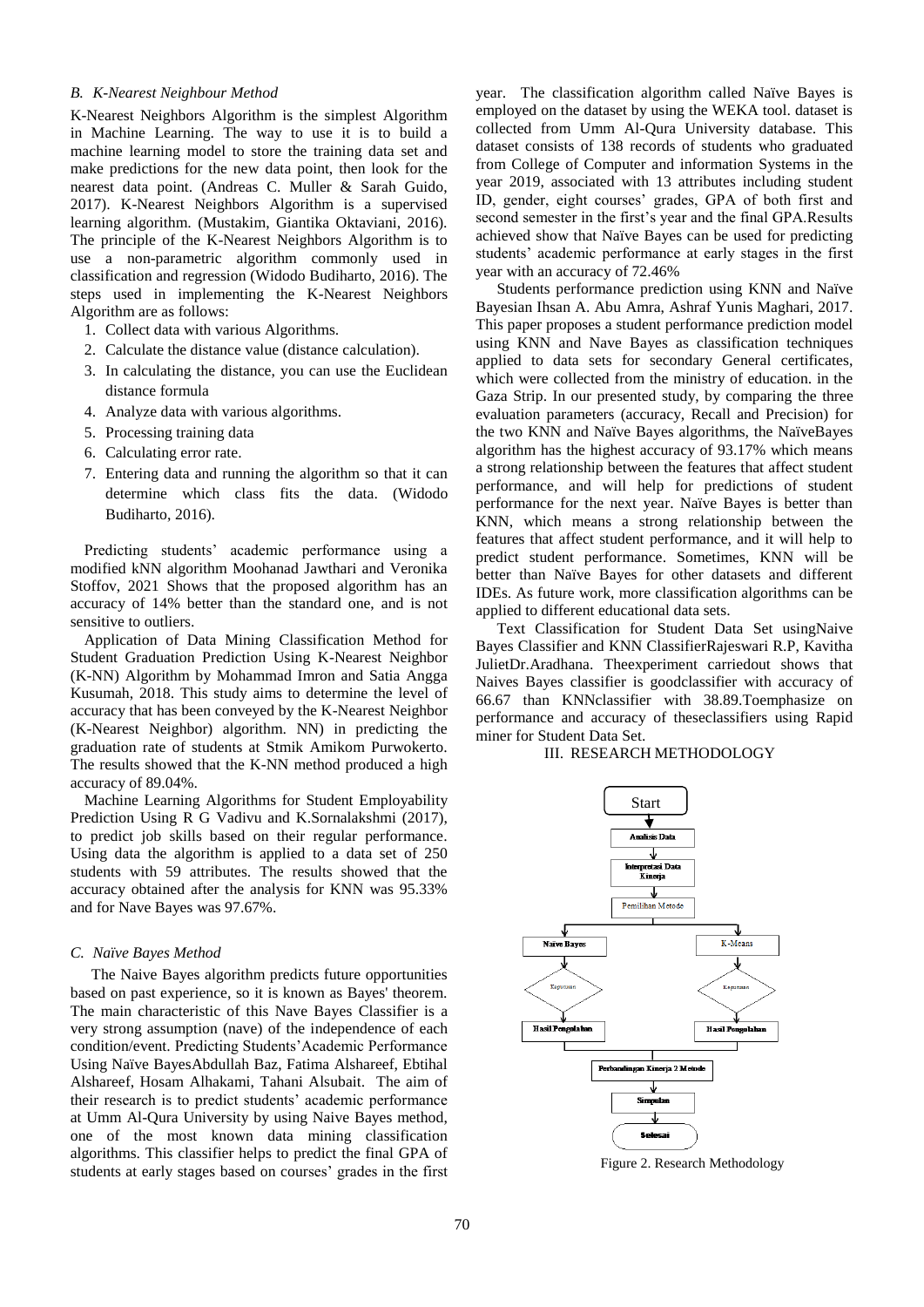Preprocessing is one of the important stages for data in the mining process. The data used in the mining process is not always in an ideal condition for processing. Sometimes in the data there are various problems that can interfere with the results of the mining process itself, such as missing values, redundant data, outliers, or data formats that do not match the system.



Figure 3. The position of data preprocessing in data mining

The amount of data to be processed is 186 data. In The amount of data to be processed is 186 data. In the data retrieval process on Rapidminer for the Naïve Bayes and K-Nearest Neighbor algorithms directly in csv formatfrom the transformed data. Furthermore, cross validation is carried out for the data that has been taken. K-Fold Cross validation is a statistical method that can be used to evaluate the performance of a classification model where the data is separated into two parts, namely training process data and test data. k-Fold Cross Validation is used because it can reduce computation time while maintaining the accuracy of the estimate. According to (Jiang, Ping., 2017) K-Fold Cross Validation is a type of cross validation test that serves to assess the process performance of an algorithm method by dividing data samples randomly and grouping the data as much as the K k-fold value.

#### IV. DISCUSSION

#### *A. Analysis of Data Requirements*

Before carrying out the process of calculating the algorithm, data collection is first carried out. The data used in this study is data for undergraduate students of Industrial Engineering and Electrical Engineering at the Nusantara Lampung High School of Technology class 2017 to 2019. The student data used are 372 student data consisting of 228 Industrial Engineering Bachelors and 144 Electrical Engineering Bachelors. The research taken has an input attribute of semester achievement index (IPS) 1 to 4 and a Grade Point Average (GPA) and the output attribute is Graduation. The research data obtained can be seen in table 1 as follows:

|                | <b>NIM</b> |                                                               |      |      |                          |                | Nama Mahasiswa IPS 1 IPS 2 IPS 3 IPS 4 IPK Keterangan Lulus/Tidak Lulus |
|----------------|------------|---------------------------------------------------------------|------|------|--------------------------|----------------|-------------------------------------------------------------------------|
| $\bf{0}$       | 17120001   | A. FERNANDO SANI                                              | 3.11 |      | $3.15$ 2.63              | 2.20 2.73      | Ya                                                                      |
| 1              | 17120002   | AGUSTIAWAN WIROWO 274                                         |      | 2.55 |                          | 2.63 2.20 2.59 | Ya                                                                      |
| $\overline{2}$ | 17120003   | AHMAD AL-GHANY                                                | 2.53 | 2.80 | 3.13 2.35 2.86           |                | Ya                                                                      |
| 3              | 17120004   | A.II PANGESTU                                                 | 2.63 | 2.65 |                          | 2.50 2.20 2.47 | Tidak                                                                   |
| 4              | 17120005   | ANGGLDWISAPUTRI 2.53 2.65 2.50                                |      |      |                          | 2.20 2.47      | Tidak                                                                   |
| 368            | 19111038   | TANJUL IRAWADI                                                |      |      | 3.90 3.37 3.00 3.00 3.31 |                | Ya                                                                      |
| 369            | 19111039   | AGUS SYARIPUDIN 3.10 2.79 2.88 3.00 3.00                      |      |      |                          |                | Ya                                                                      |
| 370            | 19111040   | WELY SUSANTO 3.45 3.00 3.00 3.17 3.11                         |      |      |                          |                | Ya                                                                      |
|                |            | 371 19111025.P DEBBY FEBRIAN SAPUTRA 3.20 2.89 3.76 3.00 3.31 |      |      |                          |                | Ya                                                                      |
|                |            |                                                               |      |      |                          |                |                                                                         |

372 rows x 8 columns

Table 1 Student Data for S1 Industrial Engineering and S1 Electrical Engineering, Nusantara Technological College Lampung, 2016 to 2019



Figure 3. Data preprocessing stage using Rapid Miner 5.3

## *B. Data Transformation*

After the data needs analysis process, the next step is to carry out the data transformation process. Based on the data from the 2017 to 2019 batch of the Lampung Nusantara High School of Technology, the data that will be transformed are the Grade Point Average (GPA) and a statement of pass or fail. The data is data that will be used as input attributes that will be used for analysis with the Naïve Bayes Algorithm and k-nearest neighbor. The transformation process is done by making a classification on the input attribute. The classification of input attributes can be seen in table 4.3 as follows:

Table 2. Classification of Student Graduation Predictions

| <b>Atribut</b> | Klasifikasi      |
|----------------|------------------|
| IPK            | $< 2.50$ (Tidak) |
|                | $> 2.50$ (Ya)    |

# *C. Test Results*

Based on 186 student data from the 2017 to 2019 batches that have been tested, the results of the calculation of accuracy and error for each algorithm are obtained. The results of testing each algorithm are known that the performance of the Naïve Bayes Algorithm is better than the K-Nearest Neighbor Algorithm. However, classification accuracy cannot achieve perfect results in the absence of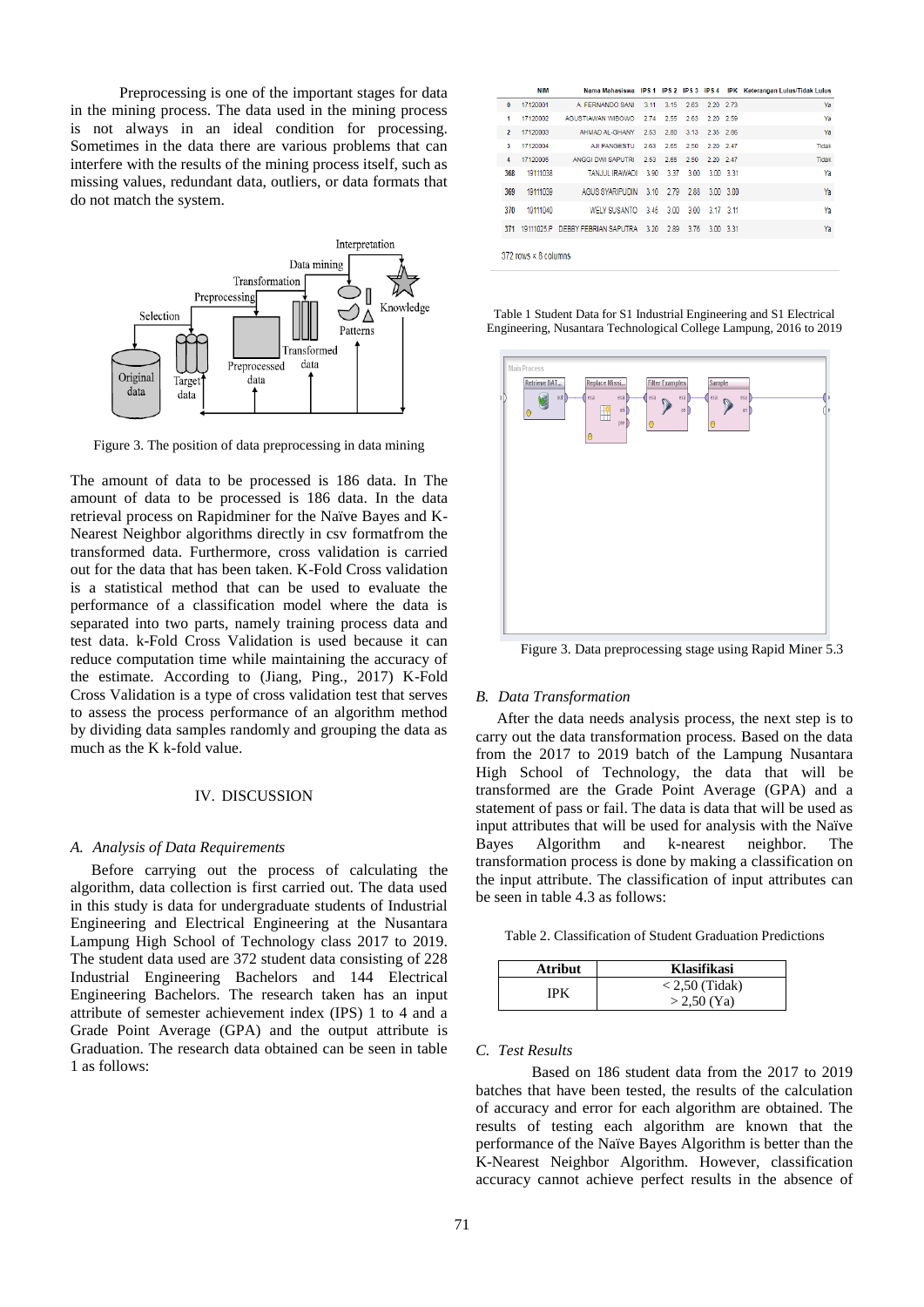errors. This is influenced by the amount of test data and training data used from the preprocessing stage. For the nave Bayes algorithm, the accuracy reaches 96.77% which is quite good, this is because of the advantages of the Naive Bayes Algorithm itself, which is capable of classifying even though it has training data that is little for parameter estimation. Meanwhile, the K-Nearest Neighbor Algorithm produces a low 89.25% accuracy, this is because the algorithm is not effective if the amount of training data is small.

# K-Nearest Neighbour Algoritma

The amount of data to be processed is 186 data. The data retrieval process in Rapidminer for the K-Nearest Neighbor Algorithm is directly in csv format. The data processing process uses the K-Nearest Neighbor Algorithm as shown below



Figure 4. The K-Nearest Neighbor Algorithm data processing process

# Nave Bayes Algorithm

In this data processing using the data retrieval process in Rapidminer 9.1 for the Naïve Bayes Algorithm directly in csv format. The data processing process uses the Naïve Bayes Algorithm as shown in Figure 4 below:



Figure 5 Nave Bayes Algorithm data processing process

# V. CLOSING

# *A. Conclusion*

At the testing, analysis and design stage of the student graduation rate prediction system using data from students of the Lampung Nusantara High School of Technology class 2017 to 2019 by comparing k-Nearest Neighbors and Naive Bayes, it can be concluded:

- 1. After applying the Naive Bayes and K-Nearest Neighbor methods to classify the graduation rates of 2017 to 2019 students, it is known that the performance of the Naive Bayes method is superior to the K-Nearest Neighbor method.
- 2. The results of the comparison of accuracy from the evaluation of the algorithm using metrics Accuracy and 10-fold Cross Validation obtained an accuracy of 89.25% for K-Nearest Neighbor while Naïve Bayes reached 96.77%., in other words the Nave Bayes Algorithm is Better than the Algorithm Naive Bayes.
- 3. The Naïve Bayes model with 10 fold Cross Validation achieves the highest accuracy compared to the K-Nearest Neighbor algorithm.

#### *B. Suggestion*

From the results of this study, several suggestions were obtained that could be considered for further research, including:

- 1. Considerations in further development, it is hoped that it can predict other things, such as the eligibility for scholarships, determining the cost of the Per-Semester Development Unit to the length of the study period that students may take.
- 2. The feature extraction process can remove unnecessary variables that can affect the accuracy of the training, testing process and the results obtained.
- 3. The student achievement prediction system can be used for the Nusantara Lampung High School of Technology to predict student graduation rates well.

# **REFERENCES**

- [1] Alpaydin, Ethem. 2010. *Introduction to Machine Learning. Second Edition. The MIT Press: Cambridge, Massachusetts*.
- [2] Bonaccorso, Giuseppe. 2017. *Machine Learning Algorithm. Packt: Birmingham-Mumbai.*
- [3] Budiharto, Widodo. 2016. *Machine Learning & Computational Intelligence*. Penerbit Andi: Yogyakarta.
- [4] Cormen, Thomas H. dkk. 2009. *Introduction to Algorithm Third Edition*. The MIT Press: United States of America.
- [5] Guido, Sarah. & Andreas C. Muller. 2017. *Introduction to Machine Learning with Python.O'Reilly Media*: United States of America.
- [6] Hunt, John. 2019. *A Begineers Guide to Python 3 Programming. Springer*: United Kingdom.